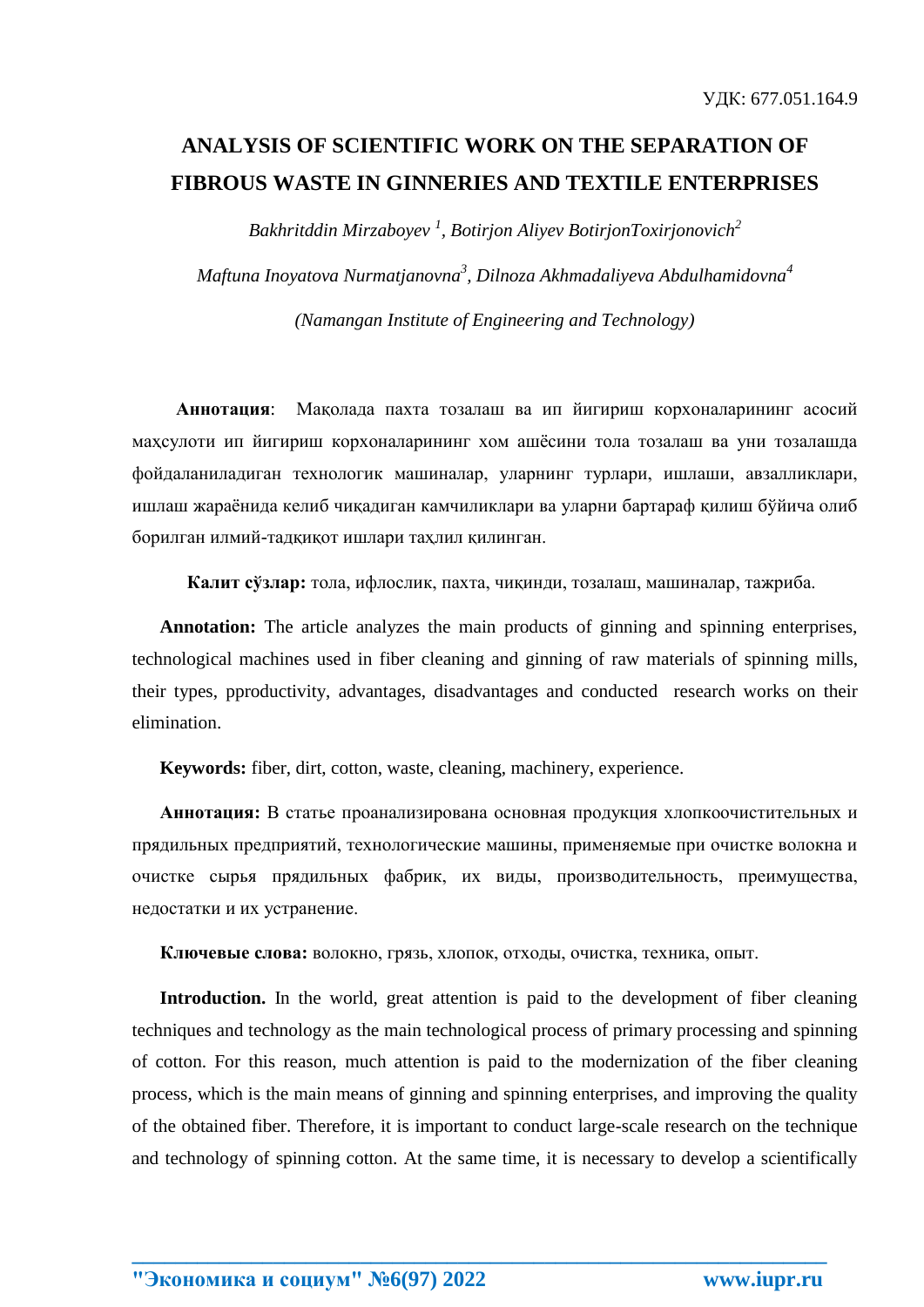based cleaner for effective cleaning of cotton fiber, to determine the parameters of the improved auger (cleaning equipment) parts that accelerate the fiber cleaning process and to replace them.

Today, due to the great emphasis on machine picking, serious attention is paid to the effective cleaning of cotton fiber. The problem of creating fiber cleaners by effectively separating fine and coarse impurities from machine-picked cotton fiber is not enough [1].

In the last 10-15 years, the world textile industry has changed significantly. As a result of globalization in the world economy, the center of textile production has moved from Europe and the United States to "third world" countries - Northeast and Central Asia, North America. Dozens of large textile companies with an annual turnover of \$ 1 billion, as well as thousands of small manufacturers, which have installed the most modern equipment, have launched the production of hundreds of assortments of fabrics, thousands of decorative options. These companies produce the bulk of the world's textile products [2].

Today, in almost all enterprises in Uzbekistan, the process of spinning, cleaning, mixing and combing of cotton fiber is carried out continuously (flow line). As a result, it led to a reduction in sales and increased labor productivity, while reducing the cost of yarn.

#### **Research methodology**

The fibrous mass coming out of the machines of the refining unit for processing fibrous products consists of small fibrous tufts that are not separated into individual fibers, and contain traces and defects. To clean them, the fibrous tufts can be separated into separate fibers and then cleaned of defects [3].

The authors [4, 5] present the structure, shape and experiments on the recommended perforated surface in the process of cleaning the working parts of cleaning machines used in spinning mills.

**Analysis and results:** In Aliyev's case, a device for separating spinning fibers from waste was created. The distances between the saw gear drum and the blades are 4.0; 3.0; 2.0; 1.5; 1.0; It is said that the best effect is achieved when it is 0.5 mm. Saw gear drums and cleaning blades (6 pcs.) Were installed to remove long fibers from the fiber waste. The efficiency of spinning fiber from fibrous waste was achieved by 2-2.5% [6].

In his research, A.Safaev found that the same mechanical exposure to cotton during the cleaning process leads to a decrease in cleaning efficiency. In order to overcome this problem, the cleaning suggested the preparation of drum piles in various forms. As a result, it has been proven that cotton moves in different trajectories, as well as increases cleaning efficiency [7].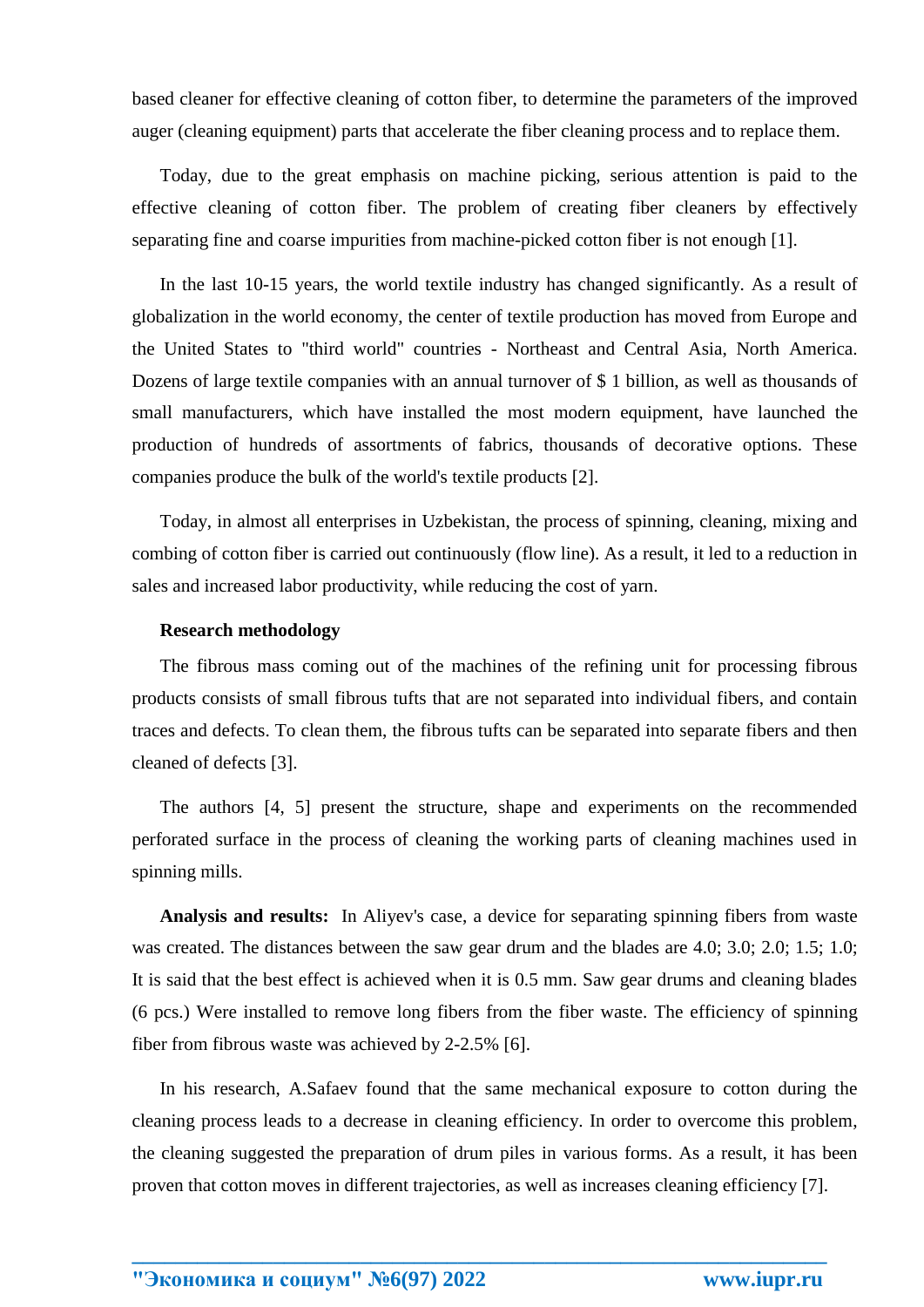In M. Avezov's work, by changing the shape of the grate, the fibers were less likely to fall between the bars [8]. The surface of the grate is made in the form of a prism (Fig. 1).





# *b) prism-shaped grate*

2-grating bars

1-prism-shaped guides

1-blade drum

2-convex guide

3-knife

4-column

3-prism-shaped perforated grid for separation of foreign matter

### *Figure: A) prism-shaped grate*

Researcher D. Umarkhodjaev proposed a two-drum direct-flow fiber cleaner. The purpose of the research is to determine the main optimal technological and design parameters of the modernized fiber cleaner and its hard-to-clean and machine-picked cotton raw material, which will ensure the effective implementation of the fiber cleaning process in the initial processing. The modernized fiber cleaner (Figure 2) found that the efficiency of the cleaning process in a two-drum direct-flow fiber cleaner was on average 39.2%, or 9.1%, higher than that of a twodrum single-drum cleaner.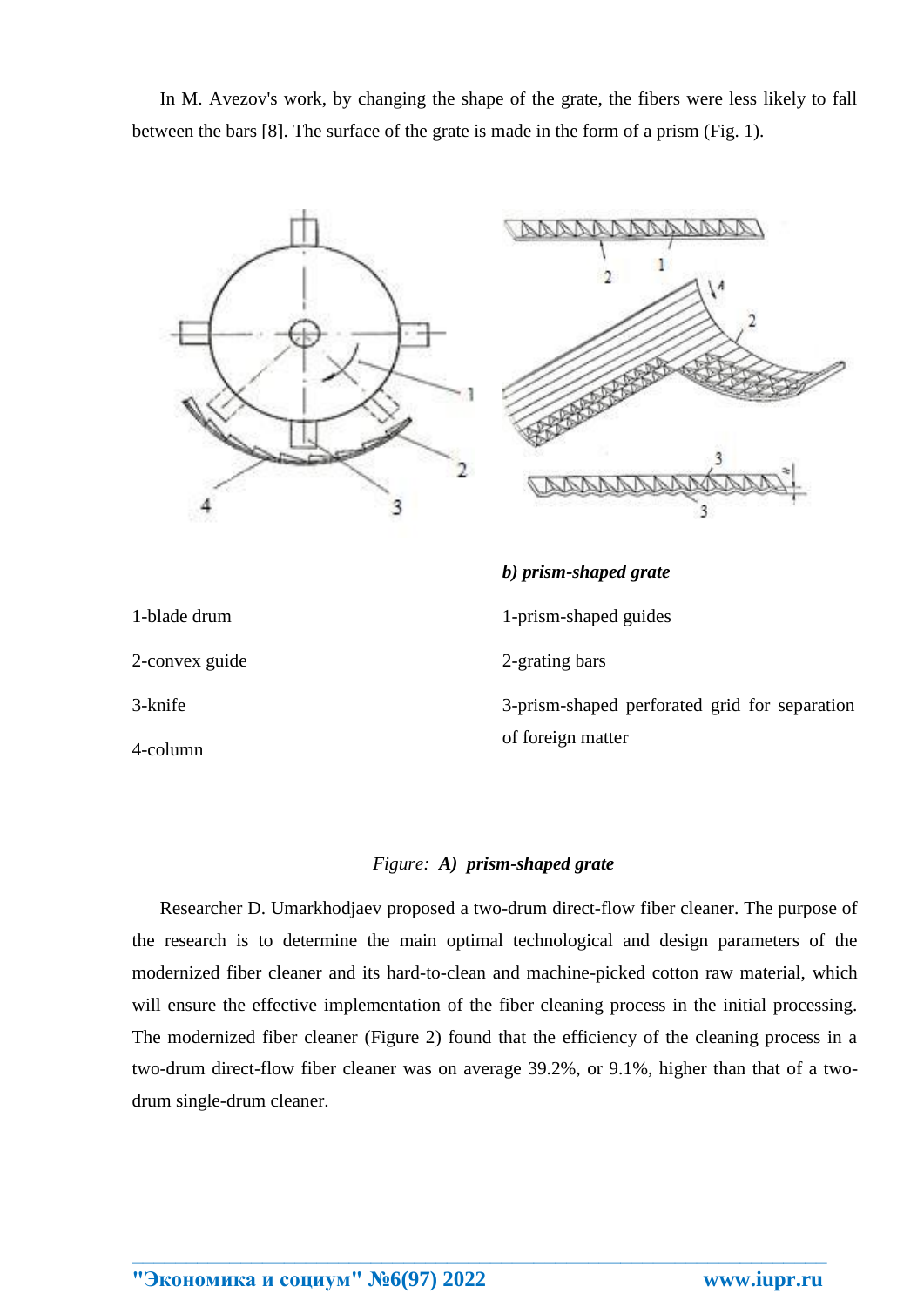

Figure. *Schematic diagram of a modern double-drum fiber cleaning stand modernized by D. Umarkhodjaev*

Researcher U.Muminov proposed a two-section fiber cleaning device [9]. The aim of the study is to improve the quality of fiber cleaning by improving the fiber cleaning process.



Figure. *Construction scheme of the fiber cleaner, improved by U.Muminov*

The researcher U. Egamberdiev proposed to install a guide in the receiving zone of the saw cylinder to increase the viscosity of the cylinder and reduce the separation of spinning fiber into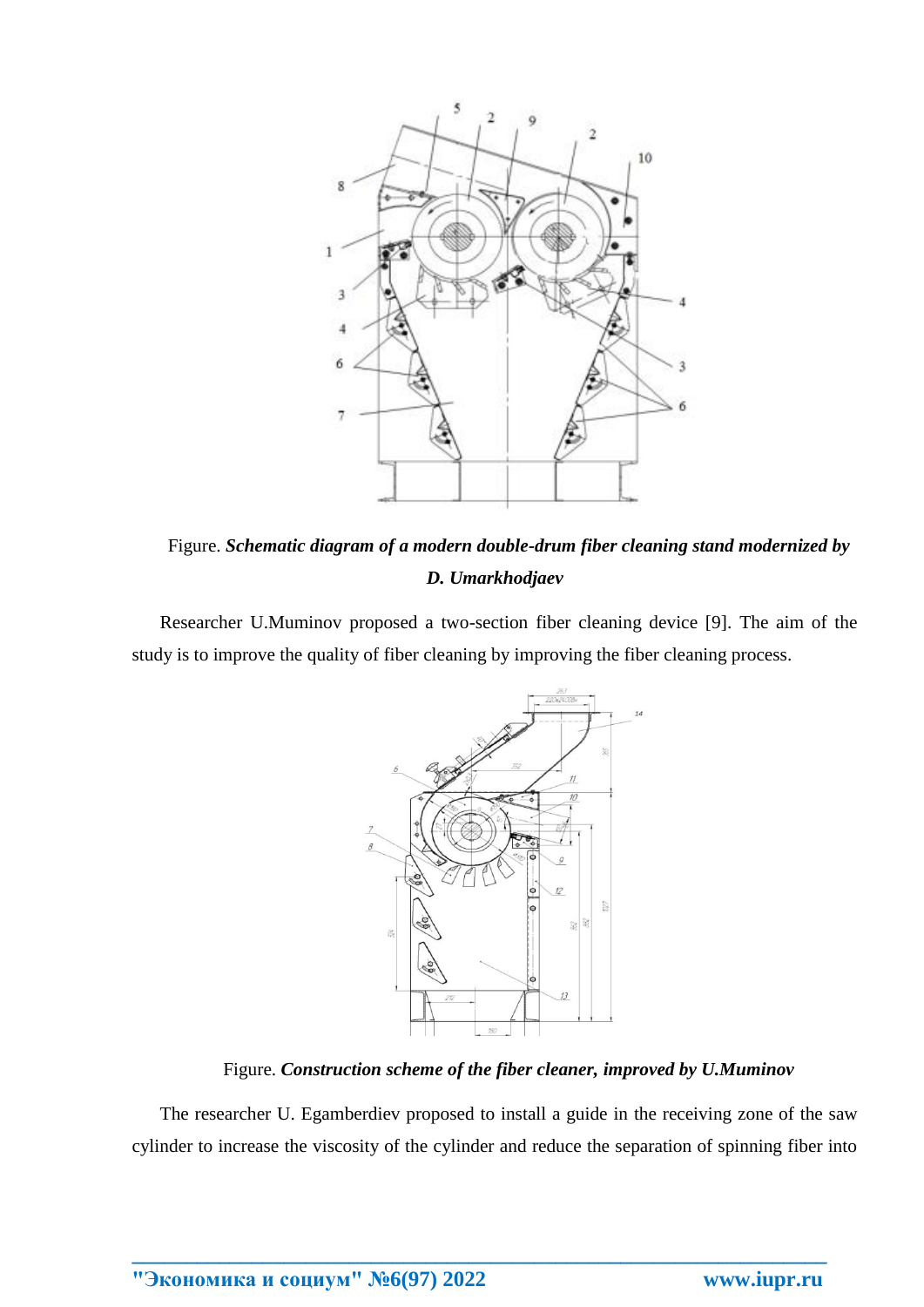waste [10]. He also conducted research and obtained positive results by shifting the second saw from 2mm to 4mm relative to the saws in the cylinder.

#### **Conclusions and suggestions**

 In this article, the authors have studied the designs of fiber cleaners, the advantages and disadvantages of fiber cleaning. The following technological requirements are set for fiber cleaning machines:

- Formation of fiber defects as a result of exposure of the working bodies of the fiber cleaning machine to the fiber;

- Does not lead to deterioration of natural physical and mechanical properties;

-Cleaners separate the maximum amount of dirt and dead matter from the fiber;

- Ensuring that waste is disposed of in accordance with standard standards;

- Ensuring that the amount of fiber that can be spun in the waste is kept to a minimum.

Despite the fact that the above-mentioned scientific research has been applied to production, it is still observed that in modern cleaners, spinning fibers are added to the waste.

The results of the above-mentioned scientific research can be used as an example in future scientific research.

#### **List of used literature.**

1. K.Abduraximov, M.Inoyatova, R.Muradov. Analysis of research on improving the efficiency of fiber cleaning machines. Proceedings of the International Scientific-Practical Conference November 23-24, 2021 pp. 650-652

2. M. Inoyatova, R Muradov, B. Mirzaboev, J. Mirzaboev, J. Qayumov, D. Ahmadalieva "Influence of the main shaving process on the cocoon non-uniformity" Fergana Polytechnic Institute Scientific-technical journal 69-71 pages 2021

3. S. Tojimirzaev, О. Mirzaboev. Changes in the properties of fibers in technological processes // "Prospects for techniques and technologies of cotton ginning, textile, light and printing industries." Abstracts of the Republican scientific-practical conference of young scientists and students. B.100. Tashkent – 2009. May 22-23.

4. J. Mirzaboev, Q. Jumaniyazov. The efficiency of cotton fiber cleaning and analysis of influencing factors. International journal of advanced research in science, Engineering and Technology. Vol7, Issue 11, November 2020. http: //www.ijarset,com/volume-7issue-11.html